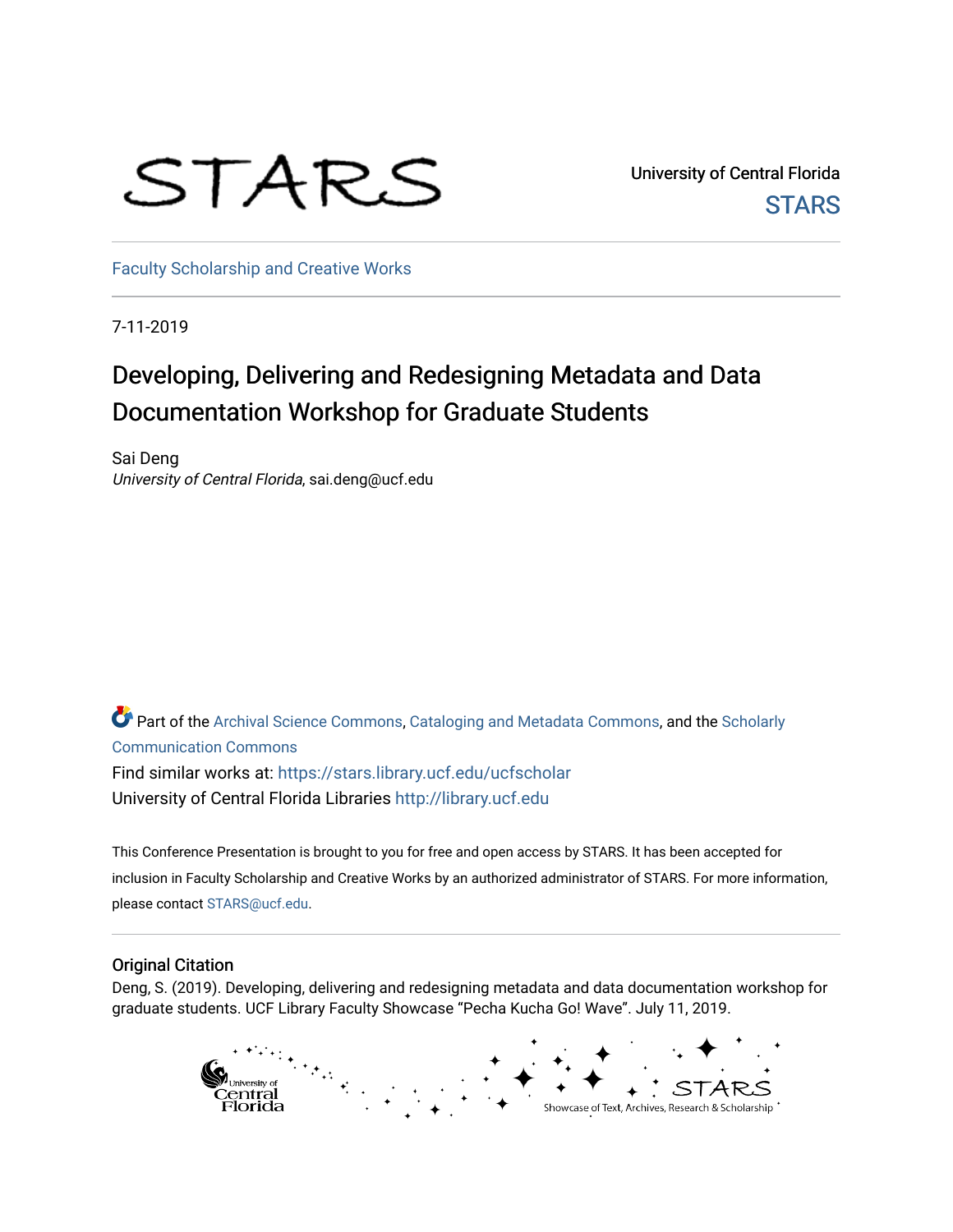**2019 UCF Library Faculty Showcase** 

### **Developing, Delivering and Redesigning Metadata and Data Documentation Workshop for Graduate Students**

Sai Deng, Metadata Librarian University of Central Florida Libraries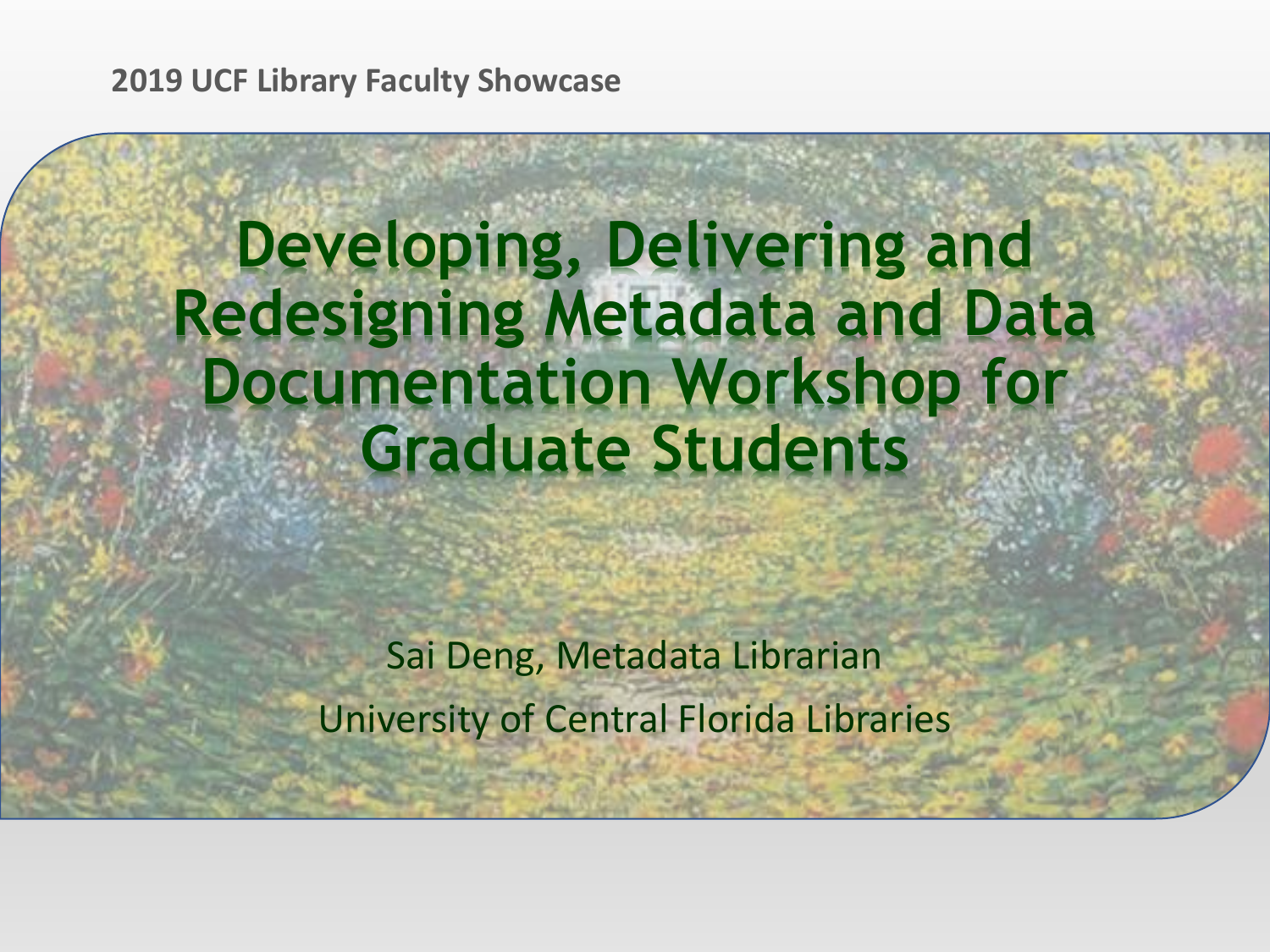### **Intro to the Workshop**

- o **Part of the Dataset Metadata and Metadata Services embedded into the Research Lifecycle at UCF.**
- o **One hour workshop, in lecture style, covered a large amount of information:** 
	- $\circ$  Status of data documentation and management as revealed by a campus survey;
	- o Research data documentation basics;
	- o General and domain metadata standards, thesauri, data citation;
	- $\circ$  Data documentation practices in different disciplines, data repositories, tools…

o **It was delivered to the UCF students as part of the UCF Libraries Graduate Workshops (coordinated by Corinne) initially in 2014 and 2015.**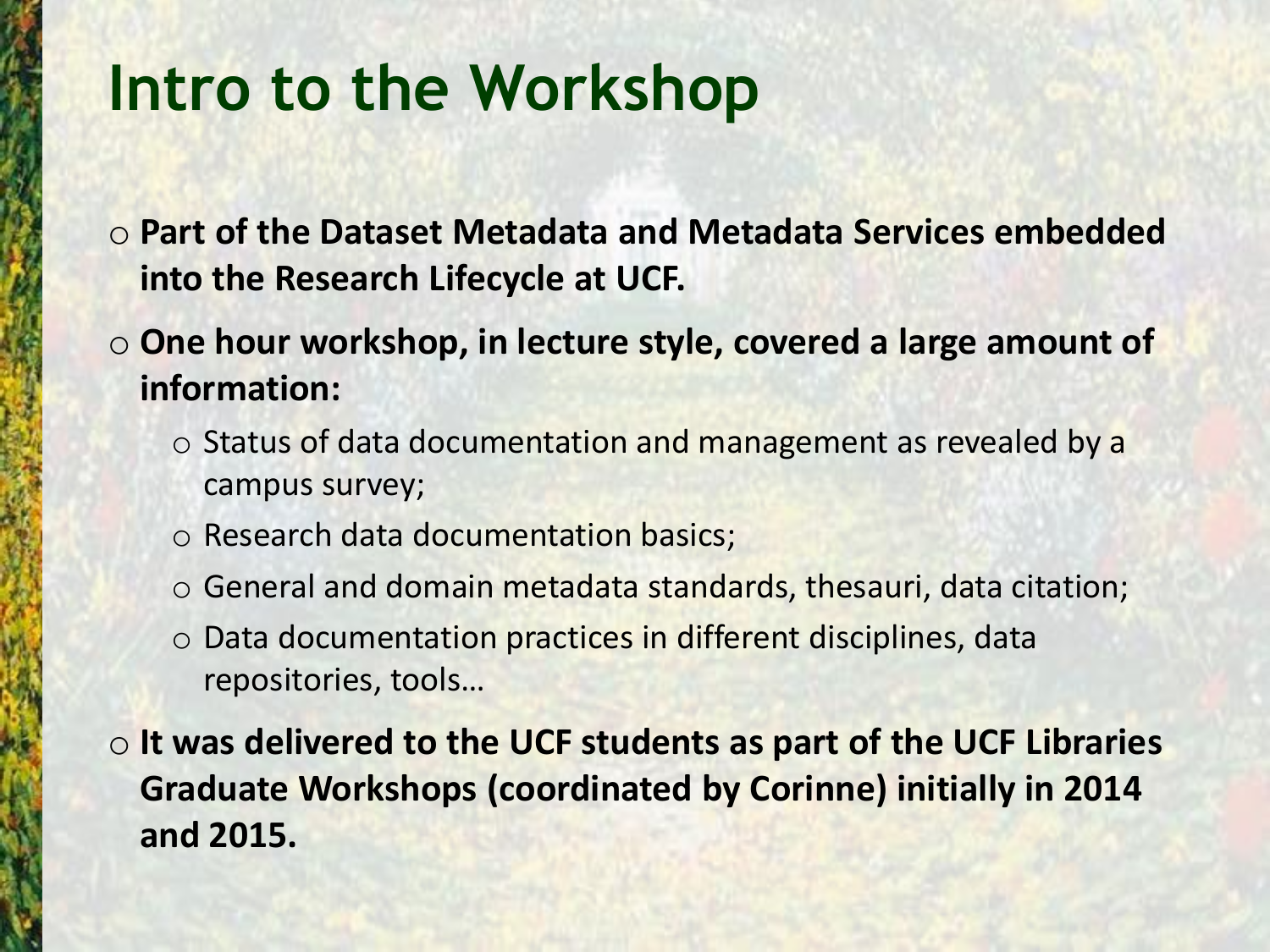o **The UCF Research Data Management Survey (Beile,** 

<https://stars.library.ucf.edu/lib-docs/144/>**)**

o **Results from Data Collection, Recording & Analysis Sections** o **What type(s) of data do you generate? Please indicate an approximate percentage.**

| <b>Answer</b>                                            | <b>Average Value</b> | <b>Responses</b> |
|----------------------------------------------------------|----------------------|------------------|
| Numerical data, e.g. ocean temperatures (%)              | 62.03                | 73               |
| Text, e.g. historical records and literature (%)         | 28.35                | 48               |
| Still images (%)                                         | 24.19                | 37               |
| Audio files (%)                                          | 27.37                | 19               |
| Video files (%)                                          | 22.95                | 21               |
| Medical data, e.g. patient health information (%)        | 49.47                | 17               |
| Biochemical data, e.g. raw and processed "omic" data (%) | 18.17                | 12               |
| (1%) Tabulated data                                      | 34.79                | 39               |
| Other (%)                                                | 53.58                | 10               |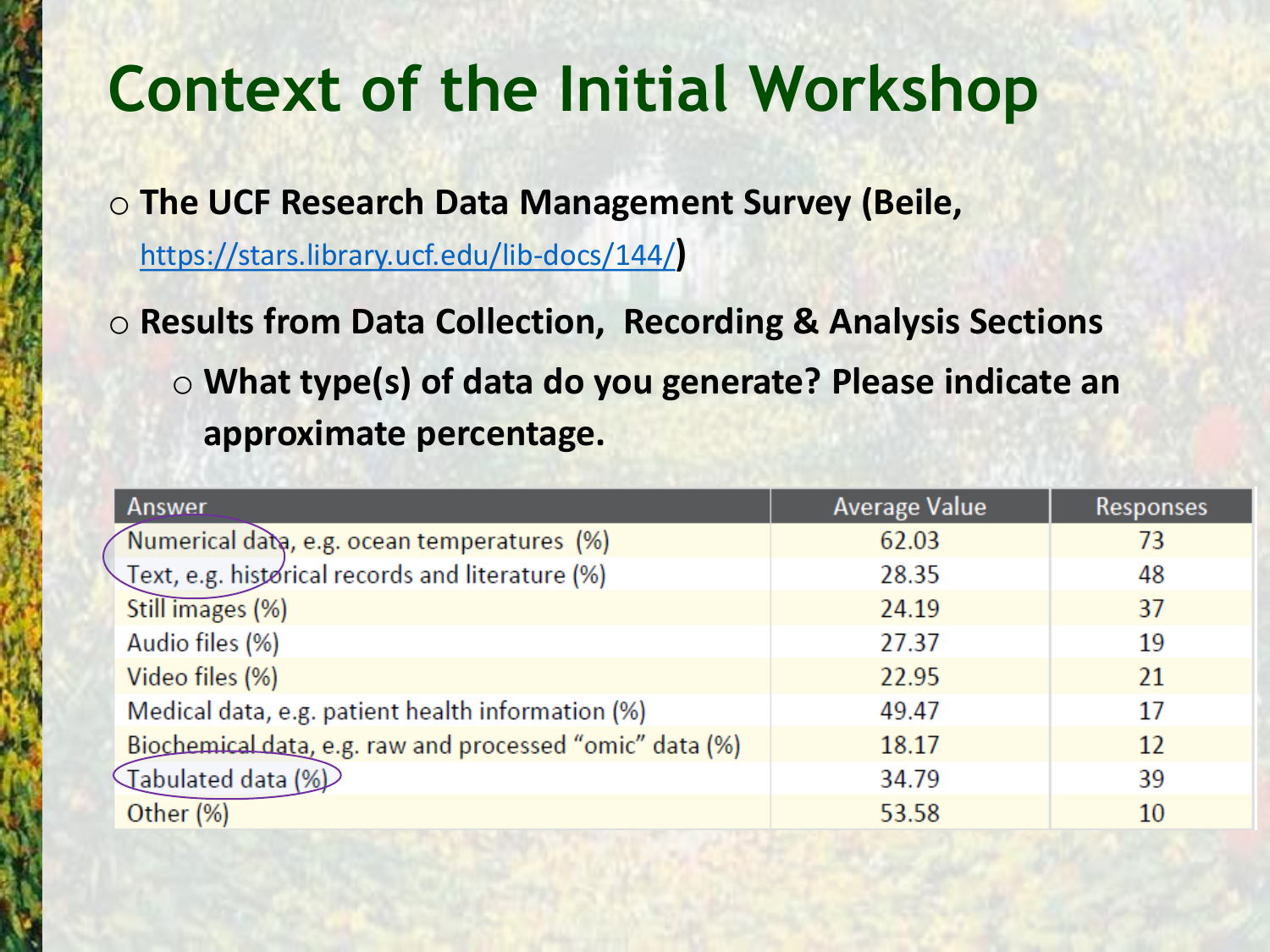#### o **What format(s) are your data in?**

| <b>Type</b>                                  | Response       | <b>Annotation</b>                                                           |
|----------------------------------------------|----------------|-----------------------------------------------------------------------------|
| Audio                                        | 9              | Audio (2), .mpeg, .mp3 (2), .mp4, .wav (2), .wma                            |
| <b>Databases</b>                             | 11             | Filemaker, Online survey database, .dat (3), .sql (2), .mat (4)             |
| Geographic<br>information data<br>organizers | 4              | .gis, .lyr, .prj, .shp                                                      |
| <b>Graphics</b>                              | 18             | .gif (3), .jpg (7), .png, .tif (7)                                          |
| Presentation                                 | $\overline{2}$ | .ppt $(2)$                                                                  |
| <b>Remote sensing</b>                        |                | LiDAR                                                                       |
| Scientific data                              | 1              | .fits                                                                       |
| <b>Simulation engines</b>                    | 2              | .bpp BEopt, .enb                                                            |
| Source code                                  | 5              | .cpp, .stk, hyperRESEARCH files, HDF5, VTK                                  |
| <b>Spreadsheets</b>                          | 59             | .xls-and .xlsx (45), .csv (12), .jnb (2)                                    |
| <b>Statistical analysis</b><br>software      | 32             | .dta (3), .jmp, minitab, SAS (8), SPSS (17), STATISTA, statistical<br>files |
| <b>Text</b>                                  | 55             | pdf (8), .doc and .docx (31), .asc (2), .txt (14)                           |
| Video                                        | $\overline{2}$ | .mov, .wmv                                                                  |
| Virtual machines(?)                          | 4              | .sav (4)                                                                    |

\*Note that some files may not be categorized correctly. This was a best guesstimate.

**Source: The UCF Research Data Management Survey** ([https://stars.library.ucf.edu/lib-docs/144/\)](https://stars.library.ucf.edu/lib-docs/144/)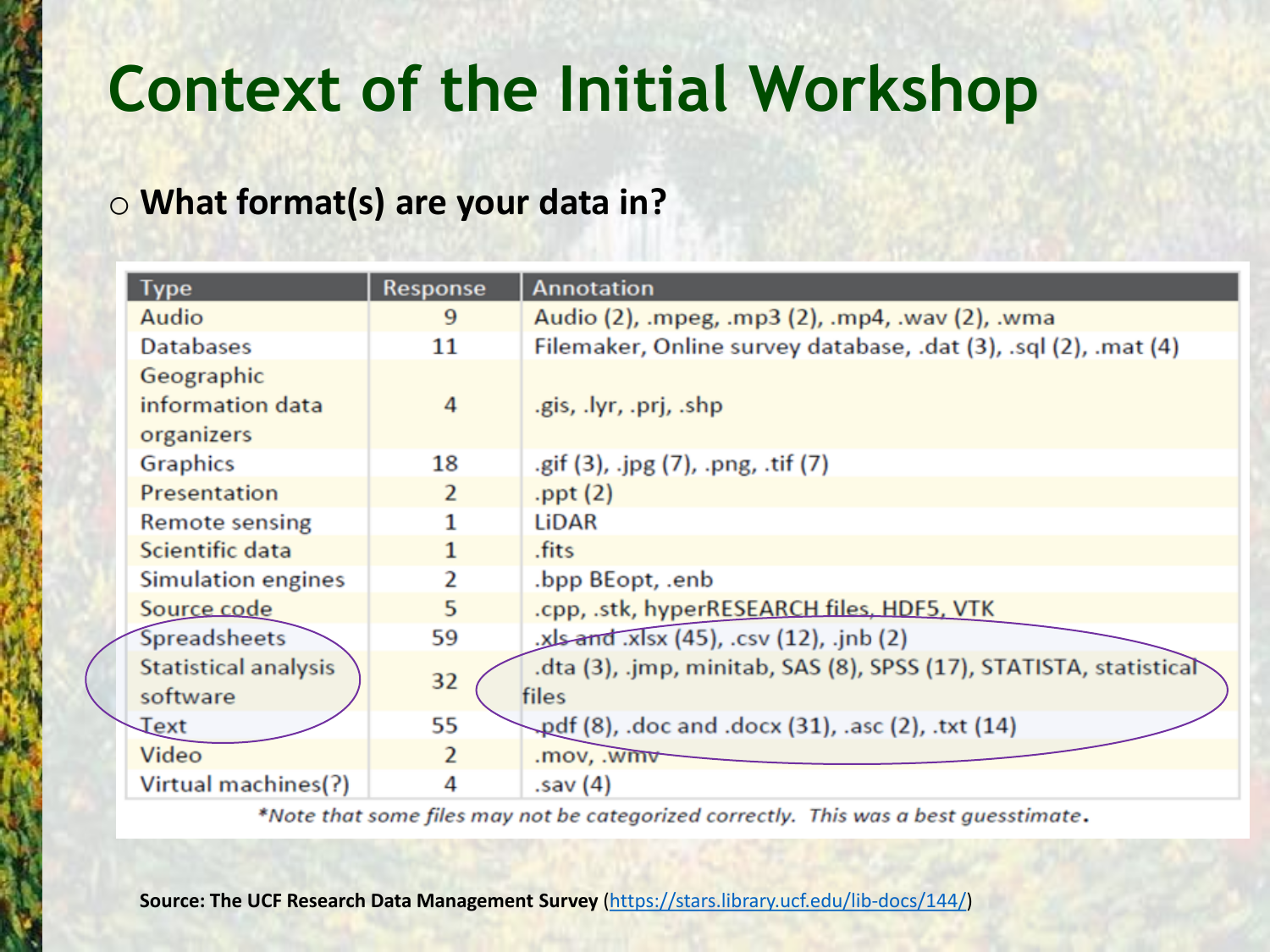#### o **How is your data labeled or annotated?**

| <b>Answer</b>                                          | <b>Response</b> | %   |
|--------------------------------------------------------|-----------------|-----|
| Automatically, through a data<br>collection tool       | 37              | 44% |
| Manually, by myself or a<br>member of my research team | 65              | 77% |
| Referentially, with an<br>associated codebook          |                 | 26% |

#### o **How are you recording lab data?**



- o **More popular tools**: SAS/SAS Enterprise version, MATLAB, SPSS, R-project programs, NVivo, **SigmaPlot**
- o **Most popular choice for "Lab Notebook":** Excel (98%), Lab notebooks in paper (59%), Electronic lab notebook (6%)

**Source: The UCF Research Data Management Survey** ([https://stars.library.ucf.edu/lib-docs/144/\)](https://stars.library.ucf.edu/lib-docs/144/)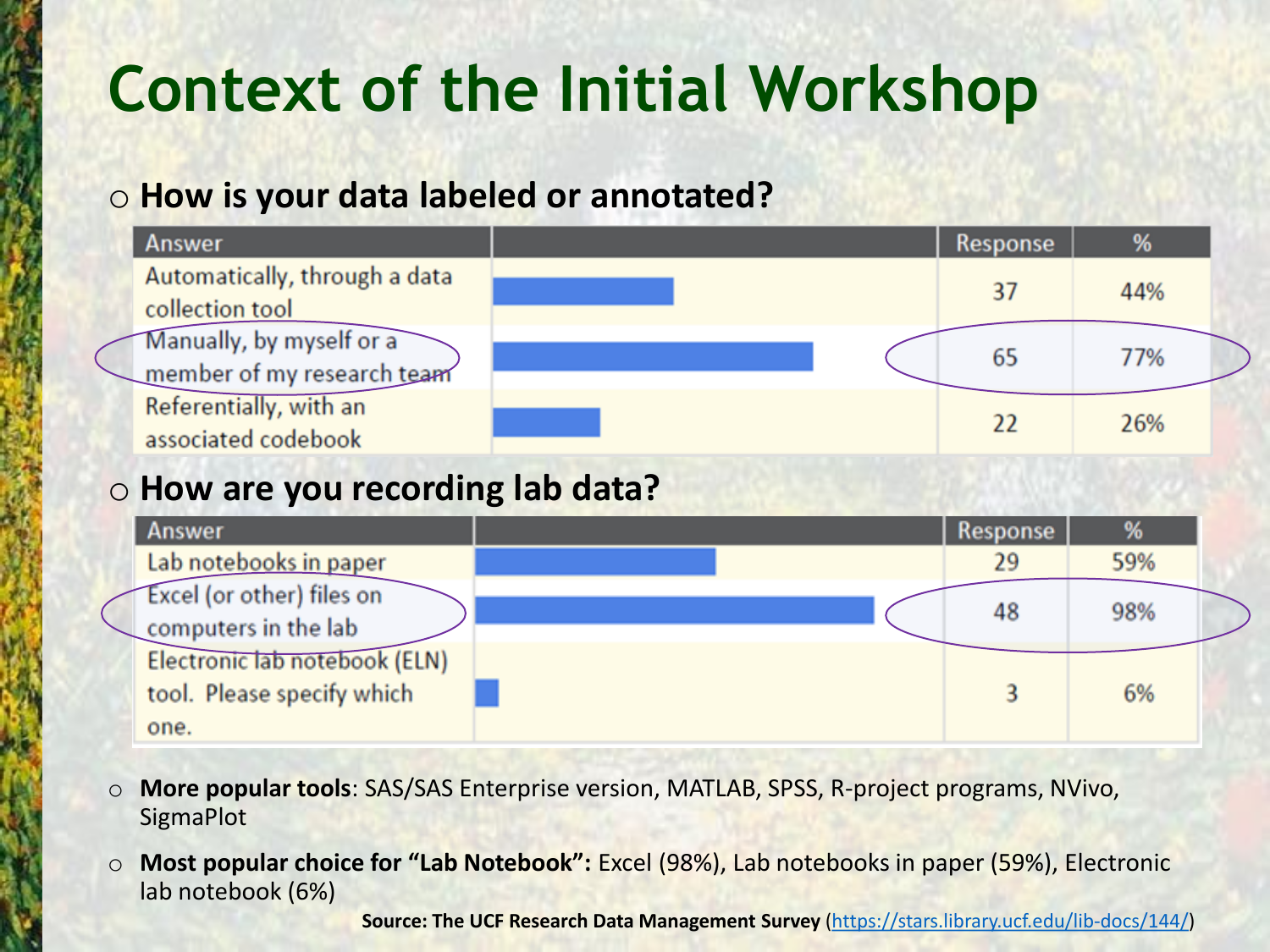o **Do you document or record any metadata for your data or dataset?**

| <b>Answer</b> |  | Response | %    |
|---------------|--|----------|------|
| Yes           |  |          | 34%  |
| No            |  | ۰,       | 66%  |
| Total         |  | oΖ       | 100% |

o **If you record metadata for your dataset, do you use any local, agency-specific, or national standards or guidelines?**

| <b>Answer</b>        | Response |      |
|----------------------|----------|------|
| Yes (please specify) |          | 24%  |
| No                   |          | '1%  |
| I'm not sure         |          | 5%   |
| <b>Total</b>         |          | 100% |

**Standards or guidelines filled in:** HIPAA/FERPA, FITS standard, program specific, librarians are helping us with this, and all of the above.

**Source: The UCF Research Data Management Survey** [\(https://stars.library.ucf.edu/lib-docs/144/\)](https://stars.library.ucf.edu/lib-docs/144/)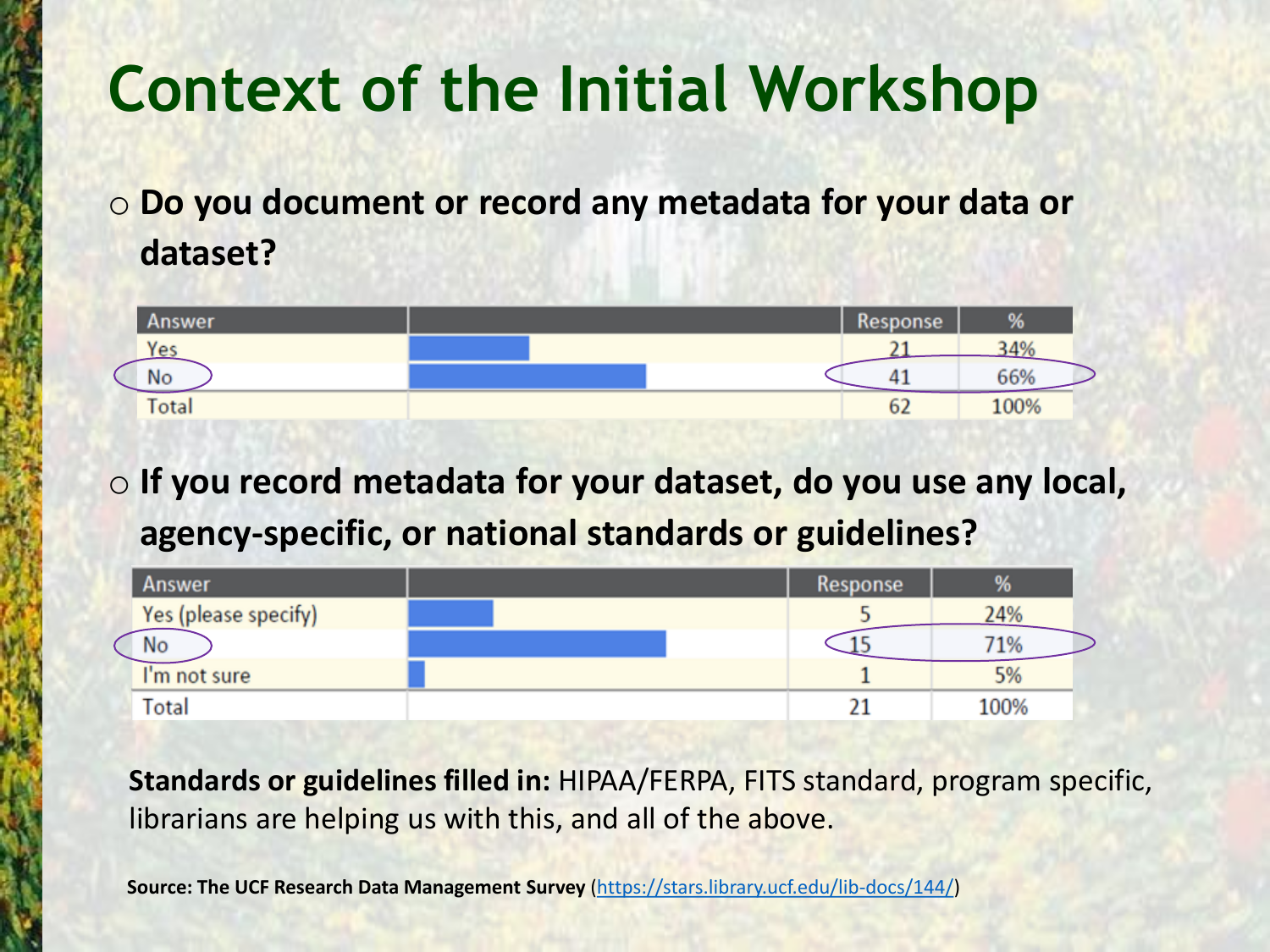### **Data Documentation in 1 minute (or 20 seconds)**

- o **Data documentation:** records data's creation, meaning, content, structure, manipulation; necessary for data sharing, reuse and long-term preservation.
- o **The various kinds of documentation** may include:
	- o **Embedded documentation** (included within the data, e.g., code, field and label descriptions, syntax, descriptive headers or summaries, transcripts)
	- o **Supporting documentation** (in separate files, e.g., readme, project information, methodology report, working papers, lab books, questionnaires or interview guides, reports & publications)
	- o **Catalog Metadata** (for data archiving, identification and locating)
- o In other words, Research data can be documented at various levels: **Project level, File/database level** and **Variable/item level**.
- o **Metadata** can be taken as **a type of data documentation**; can be embedded in data files, produced and recorded in the research lifecycle.
- o It is recommended to document **all data collected and generated through your research lifecycle**: materials, research data format…
- o **Consider:** what information is needed, funder requirements, field standards (discipline metadata & data documentation standards), appropriate tools, identifier, thesauri, data citation, (data) repositories…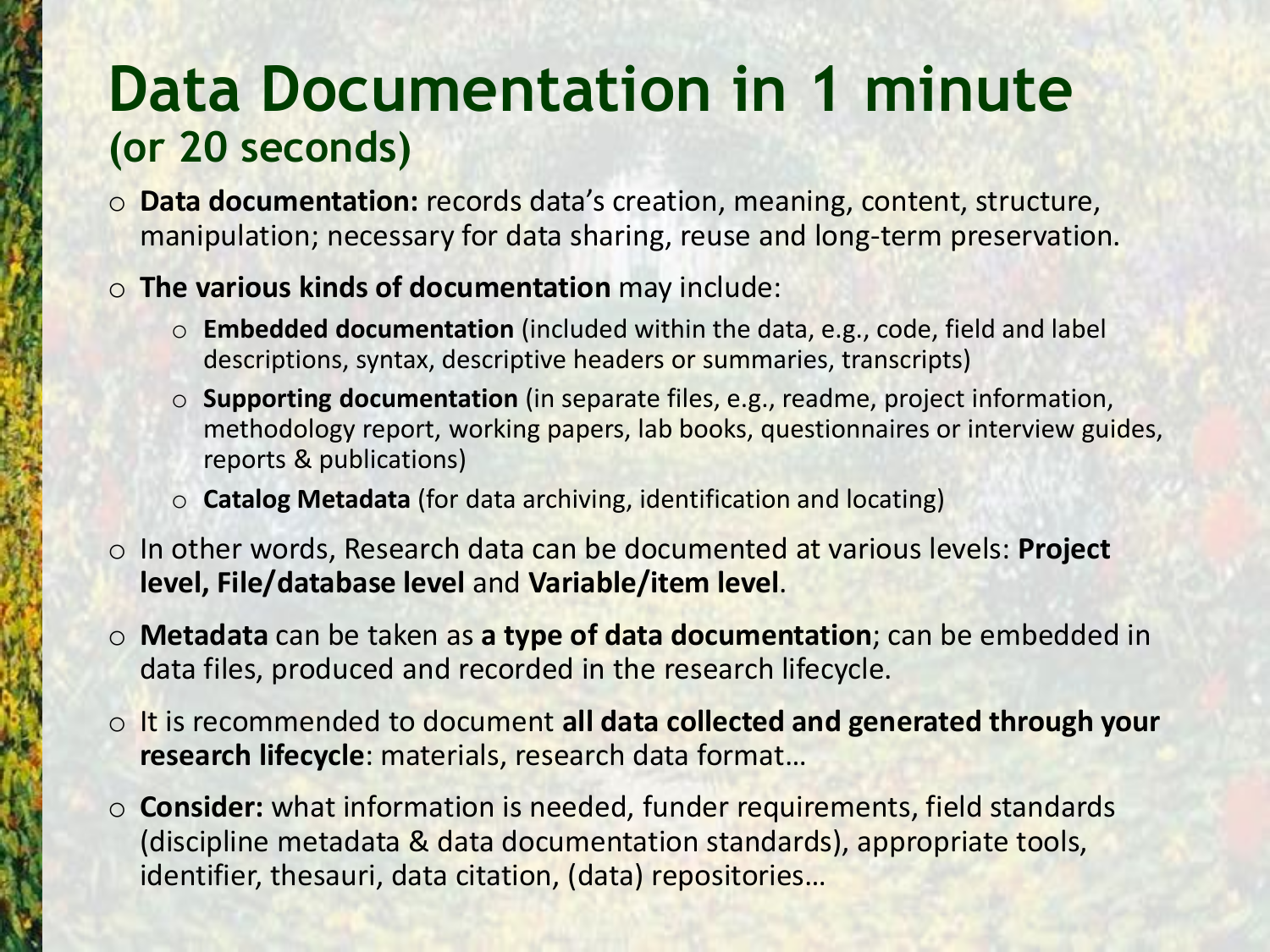### o **Short surveys were conducted in two workshops; received participants' responses.**





**What is your overall assessment of the event?** (1=insufficient, 5=excellent)

**ASSASS/BANS** 

#### **Knowledge and information gained from participation at this event?** (Met your expectations Yes No Somehow Unassigned NA)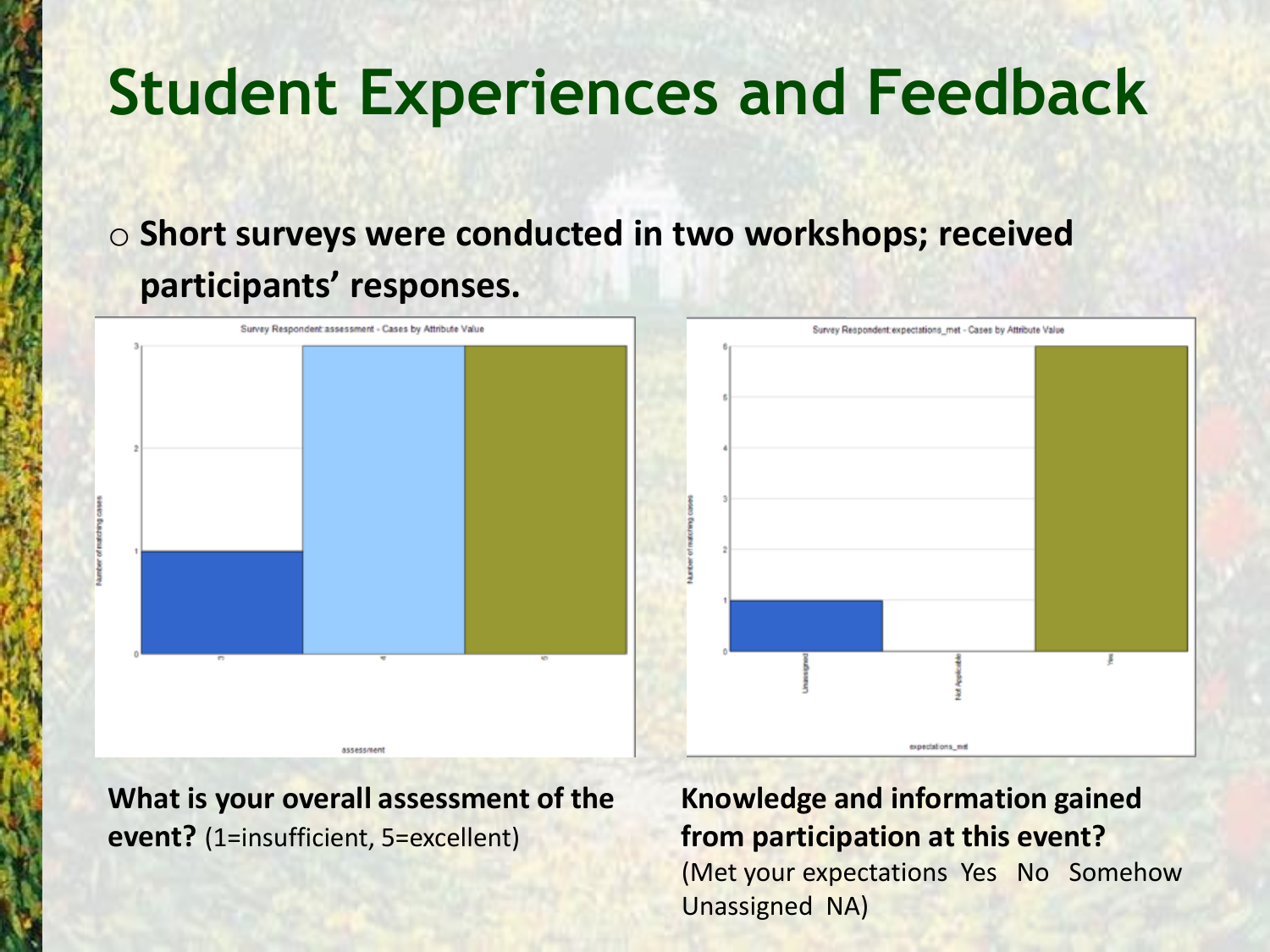### o **Which topics or aspects of the workshop did you find most interesting or useful?**



**topics\_liked: Word frequency query results**

**topics\_liked**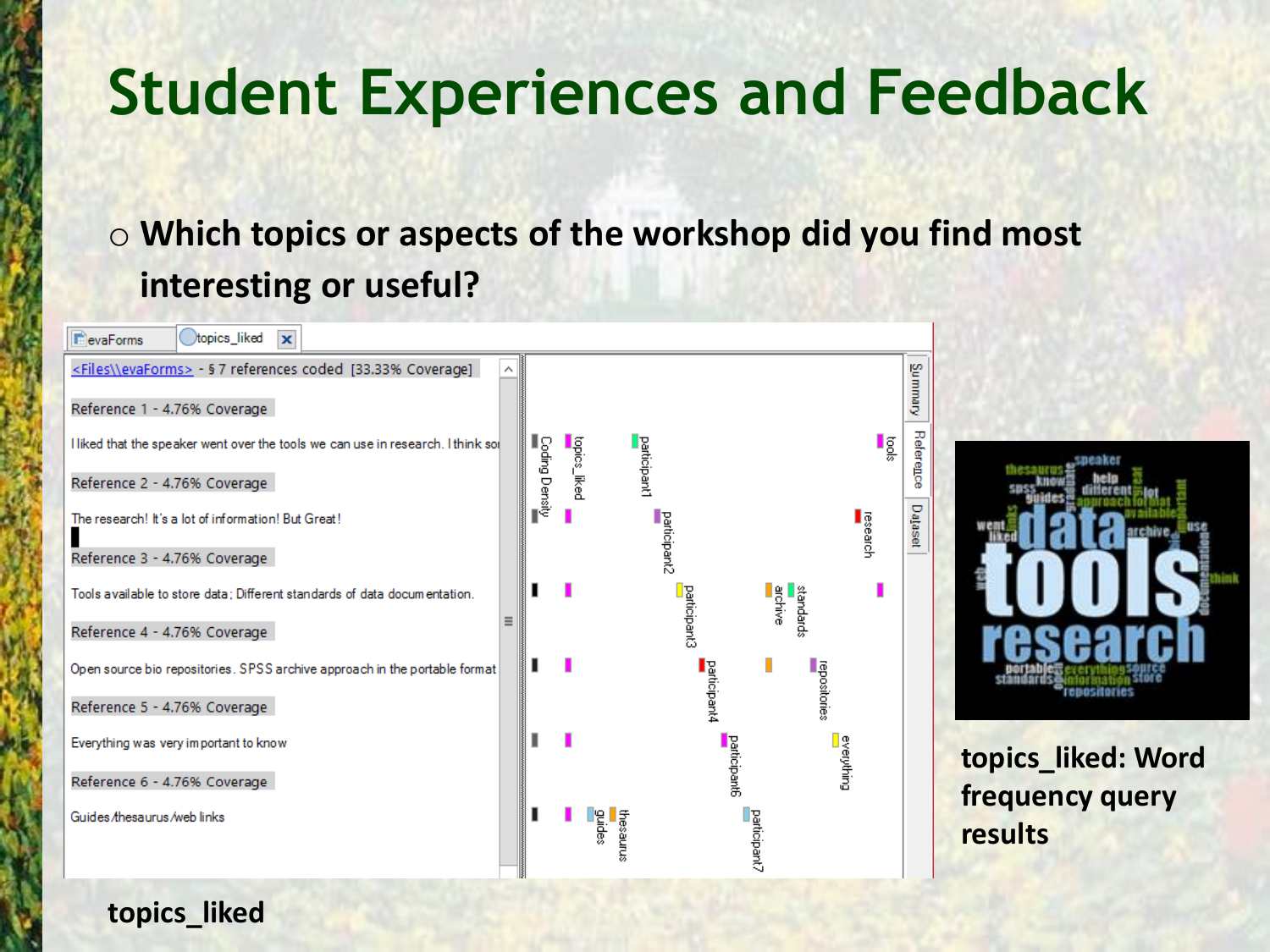### o **How do you think the workshop could have been made more effective?**

| <b>O H</b><br>∓ ⊢ و†<br>File<br>Home<br>Import | dataWS_Survey.nvp - NVivo 12 Pro<br>Create<br>Explore<br>Share | <b>Hierarchy Chart Toos</b><br><b>Hierarchy Chart</b> |                                                                                                                                                  |                                                                    |
|------------------------------------------------|----------------------------------------------------------------|-------------------------------------------------------|--------------------------------------------------------------------------------------------------------------------------------------------------|--------------------------------------------------------------------|
| Select<br>Data<br>Options                      | Color                                                          | $\equiv$                                              | None<br>Hierarchy<br>đ<br>Coding References   Item Color<br>Coding<br>Items<br><b>Ell Items Coded</b><br>References Coded<br>Color By<br>Size By | View Level<br>Type                                                 |
| <b>A Mr Quick Access</b>                       | Nodes Q, Search Project                                        | $\sim$                                                | Chopics liked<br>T'evaForms<br>effectiveness how                                                                                                 | E <sup>E</sup> Compared by number of coding r  x                   |
| Ell Files                                      | * Name                                                         | - Referenc<br>Files                                   |                                                                                                                                                  |                                                                    |
| <b>Will Memos</b>                              | E-C) evaForms                                                  | o<br>ō                                                |                                                                                                                                                  |                                                                    |
| <b>Nodes</b>                                   | <b>E C</b> topics liked                                        | ÷.<br>7                                               |                                                                                                                                                  | Hessely Chat Summy                                                 |
|                                                | tools                                                          |                                                       |                                                                                                                                                  |                                                                    |
| Data<br><b>Kill Files</b>                      | research                                                       |                                                       |                                                                                                                                                  |                                                                    |
| File Classifications                           | repositories                                                   |                                                       |                                                                                                                                                  |                                                                    |
| <b>Cui</b> Externals                           | everything                                                     |                                                       |                                                                                                                                                  |                                                                    |
|                                                | guides                                                         |                                                       |                                                                                                                                                  |                                                                    |
| Codes.<br>1 16 Nodes                           | thesaurus                                                      |                                                       |                                                                                                                                                  |                                                                    |
| <b>Relationships</b>                           | archive.                                                       |                                                       | moreWorkshops                                                                                                                                    |                                                                    |
| Relationship Types                             | standards                                                      | 1                                                     |                                                                                                                                                  |                                                                    |
| C Cases                                        | effectiveness how                                              | 1<br>T.                                               | <b>Holad Advised</b>                                                                                                                             |                                                                    |
| <b>A PG</b> Cases                              | maintain                                                       | 1                                                     |                                                                                                                                                  | <b>longerWorkshop</b>                                              |
| El evaForms                                    | moreWorkshops.                                                 | 2                                                     |                                                                                                                                                  | <b>GALAMANIANALY</b>                                               |
| - Illi Case Classifications                    | longerWorkshop                                                 |                                                       |                                                                                                                                                  |                                                                    |
| Survey Respondent                              | comments_suggestions<br>庄                                      | ÷.<br>$\overline{z}$                                  |                                                                                                                                                  |                                                                    |
| <b>Notes</b>                                   | comments<br>÷                                                  | 1<br>з                                                |                                                                                                                                                  | <b>IongerWorkshop</b><br>Coding references: 3 Direct, 3 Aggregated |
| Q. Search                                      | positive                                                       |                                                       |                                                                                                                                                  | <b>Remi coded: 1 Direct, 1 Aggregated</b>                          |
|                                                | concerns                                                       |                                                       |                                                                                                                                                  |                                                                    |
| Sic Maps                                       |                                                                |                                                       | maintain                                                                                                                                         |                                                                    |
| Cutput                                         | suggestions                                                    | 4                                                     |                                                                                                                                                  |                                                                    |
|                                                | emailStudents                                                  |                                                       |                                                                                                                                                  |                                                                    |
|                                                | examples                                                       |                                                       |                                                                                                                                                  |                                                                    |
|                                                | <b>IongerWarkshop</b>                                          |                                                       |                                                                                                                                                  |                                                                    |
|                                                | moreWorkshops                                                  |                                                       |                                                                                                                                                  |                                                                    |
|                                                | researchintro                                                  |                                                       |                                                                                                                                                  |                                                                    |

**effectiveness\_how (Hierarchy chart: Compared by number of coding references)**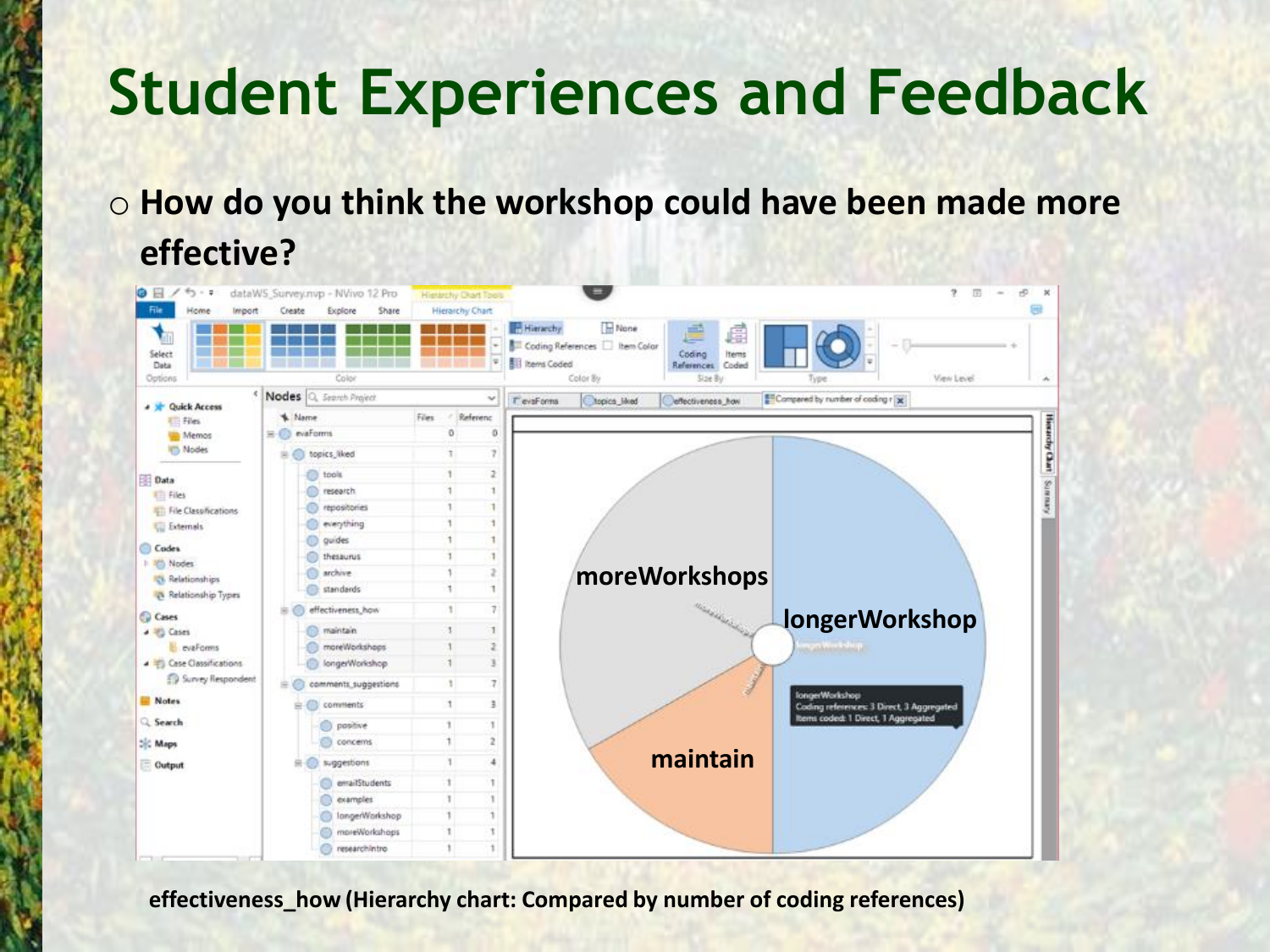o **Comments and suggestions** (including topics or activities you think would be useful, for the future)

| $\Theta$ $\Box$<br>$+3.74$<br>File<br>Home<br>Import | dataWS Survey.nvp - Mvivo 12 Pro<br>Share<br>Create<br>Explore | Hierarchy Chart Tools.<br><b>Hierarchy Chart</b> |                                                                                                                                                                      |                                                                        |
|------------------------------------------------------|----------------------------------------------------------------|--------------------------------------------------|----------------------------------------------------------------------------------------------------------------------------------------------------------------------|------------------------------------------------------------------------|
| Select<br>Data<br>Options                            | Color                                                          |                                                  | I <sub>m</sub> None<br>Hierarchy<br>ë<br>đ<br>Cooling References   Item Color<br>Coding<br>Items<br><b>Berns Coded</b><br>References<br>Coded<br>Color By<br>Size By | View Level<br>Type                                                     |
| <b>A 3 Quick Access</b>                              | Nodes<br>Q. Search Project                                     | ×                                                | <b>Chopics_liked</b><br>Cefectiveness how<br><b>F</b> evaForms                                                                                                       | <sup>87</sup> Compared by number of coding r x<br>Commerts_suggestions |
| Ell Files                                            | % Name                                                         | / Reference<br>Files:                            |                                                                                                                                                                      |                                                                        |
| <b>Will Memos</b>                                    | $\equiv$ $\qquad$ evaluation                                   | $\Omega$<br>o                                    | <b>Continue</b>                                                                                                                                                      | تمثو سنده                                                              |
| <b>Nodes</b>                                         | 7<br><b>B</b> topics liked                                     |                                                  |                                                                                                                                                                      |                                                                        |
| Data                                                 | <b>Co</b> tools                                                | 2                                                |                                                                                                                                                                      |                                                                        |
| Elli Files                                           | research                                                       |                                                  | researchintro                                                                                                                                                        |                                                                        |
| <b>ED File Classifications</b>                       | <b>Co</b> repositories                                         |                                                  |                                                                                                                                                                      | examples                                                               |
| <b>Coll</b> Externals                                | everything                                                     |                                                  |                                                                                                                                                                      |                                                                        |
| Codes                                                | guides                                                         |                                                  |                                                                                                                                                                      |                                                                        |
| 1 8% Nodes                                           | thesaurus.                                                     | ÷<br>3                                           |                                                                                                                                                                      |                                                                        |
| <b>Relationships</b>                                 | archive                                                        | 2                                                | تبومنتفعانافت                                                                                                                                                        |                                                                        |
| <sup>1</sup> Relationship Types                      | standards                                                      | ÷.<br>$\mathbb{I}$                               |                                                                                                                                                                      |                                                                        |
| C Cases                                              | effectiveness how<br>$H$ ( )                                   | $\overline{7}$<br>1                              |                                                                                                                                                                      |                                                                        |
| a US Cases                                           | maintain                                                       | 1<br>ı                                           |                                                                                                                                                                      |                                                                        |
| <b>It evaforms</b>                                   | moneWorkshops                                                  | $\mathbf{z}$<br>ŧ                                | moreWorkshops                                                                                                                                                        | an distributions.                                                      |
| 4 (6) Case Classifications                           | longerWorkshop                                                 | t<br>3                                           |                                                                                                                                                                      |                                                                        |
| Survey Respondent                                    | comments suggestions<br>由心                                     | $\overline{7}$<br>ч.                             |                                                                                                                                                                      |                                                                        |
| <b>Notes</b>                                         | e comments                                                     | з<br>$\mathbf{1}$                                |                                                                                                                                                                      |                                                                        |
| Search                                               | positive                                                       | 1                                                | يرملنقطانهمزمنا                                                                                                                                                      | emailStudents                                                          |
| Sic Maps                                             | concerns                                                       | 2                                                |                                                                                                                                                                      |                                                                        |
|                                                      | suggestions                                                    | 4                                                |                                                                                                                                                                      |                                                                        |
| Output                                               |                                                                |                                                  |                                                                                                                                                                      |                                                                        |
|                                                      | emailStudents                                                  |                                                  | <b>longerWorkshop</b>                                                                                                                                                |                                                                        |
|                                                      | examples                                                       |                                                  |                                                                                                                                                                      |                                                                        |
|                                                      | IongerWorkshop                                                 |                                                  |                                                                                                                                                                      |                                                                        |
|                                                      | moreWorkshops<br>researchintro                                 |                                                  |                                                                                                                                                                      |                                                                        |
| $+$<br>$\sqrt{2}$                                    |                                                                |                                                  |                                                                                                                                                                      |                                                                        |

**suggestions (Hierarchy chart: Compared by number of coding references)**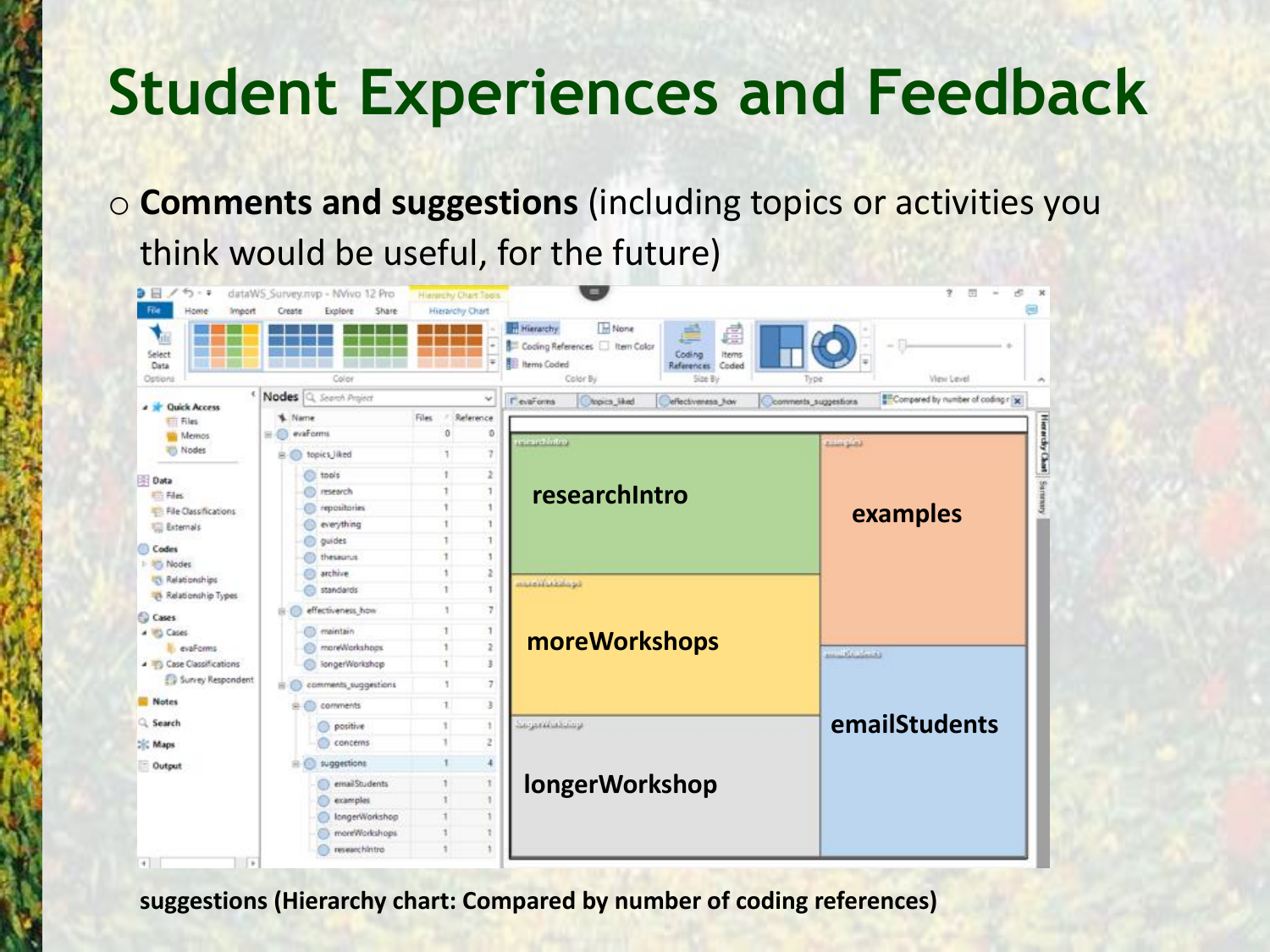### **ICPSR Data Fair**

#### o **ICPSR Data Fair 2018**

### o **Learned more about data related concepts and aspects**

o Data deposit, Access, Sharing, Data transparency, Research reproducibility, Community tools, Ethics in social research, Data training, Diversity, Equity and inclusion in data...

#### o **Sessions by both data curators and practitioners; learned some real cases**

- o Census Bureau case, data portal, community data archive, colleges' & universities' data practices
- o **Got to know more about good data habits and practices** (e.g., in data analysis & presentation).



Image source: [https://library.temple.edu/beyondthepag](https://library.temple.edu/beyondthepage/event/learning-good-data-habits) e/event/learning-good-data-habits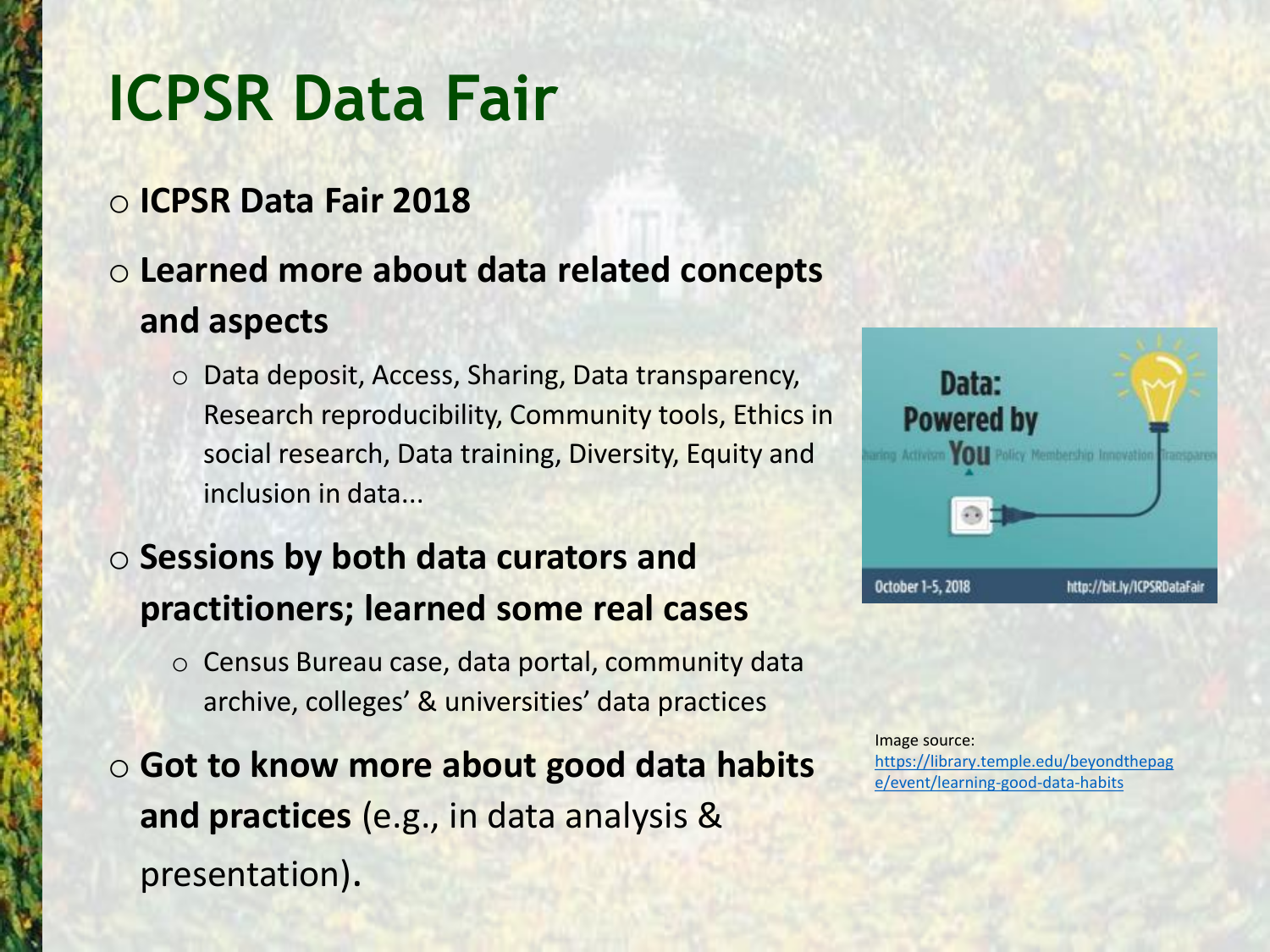### **Data Curation Network**

- o **Data Curation Network** (**DCN**, <https://datacurationnetwork.org/>)
	- o A collaborative model for curating research data across academic and general data repositories.
- o Participated in the DCN Specialized Data Curation workshop @ DLF;

#### o **Created the SPSS Primer** (Deng, Dull, Finn & Khair)

o <https://conservancy.umn.edu/handle/11299/202812>

#### o **Reflections:**

- o DCN and DCN primers are more designed for the curators, however,
- $\circ$  They can help data practitioners to pay more attention to good data practices (including data documentation practices) for different data formats.
- o Shared training materials with Digital Initiatives.

Image source: <https://datacurationnetwork.org/>

### **DATA CURATION NETWORK**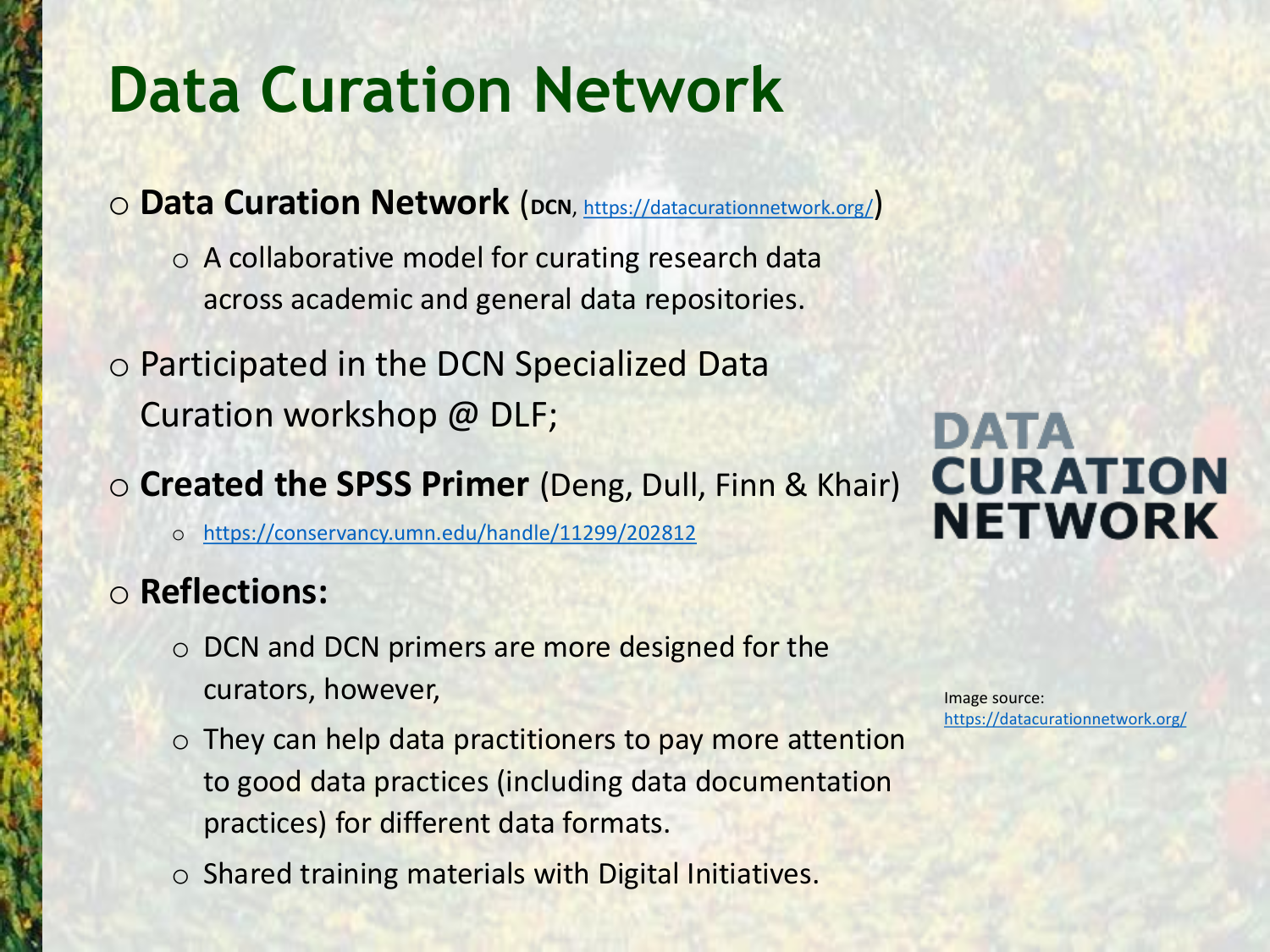### **Redesign**

o Make the workshop more **researcher centered** rather than librarian centered;

o Use examples from the survey to address issues and make **recommendations for best practices**;

o Add more emphasis on **tools**, specially on the quantitative analysis software SPSS and qualitative analysis software NVivo, and provide details on how to use them for data documentation;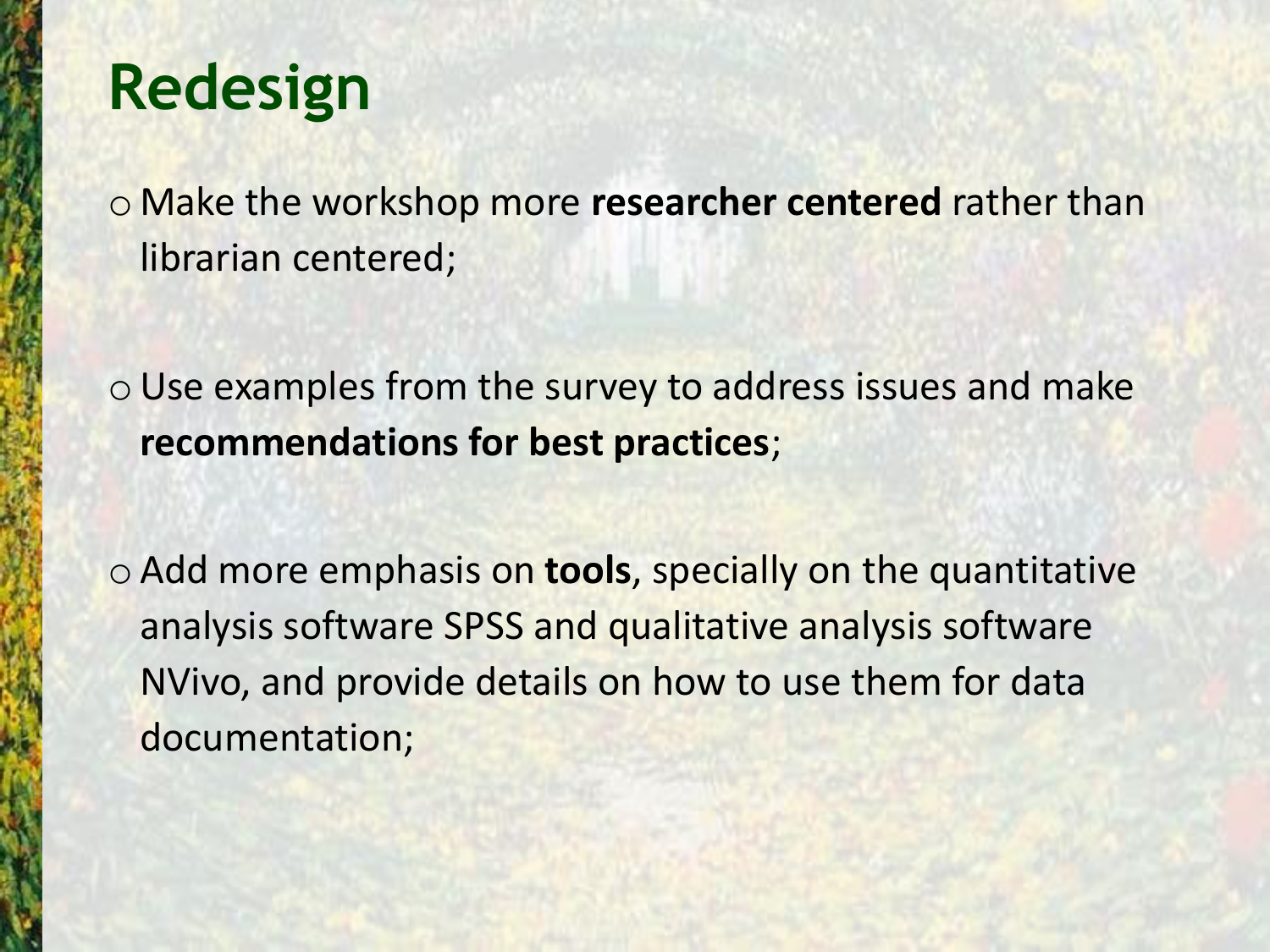### **Redesign**

o Add more **activities** on how to document research datasets;

o Continue to cover data repositories, metadata standards and vocabularies, but include more information in **appendixes**;

o Cover less information in the workshop, supplement it with **handouts** of resources;

o Could consider making it a series in the future (if attendance is good).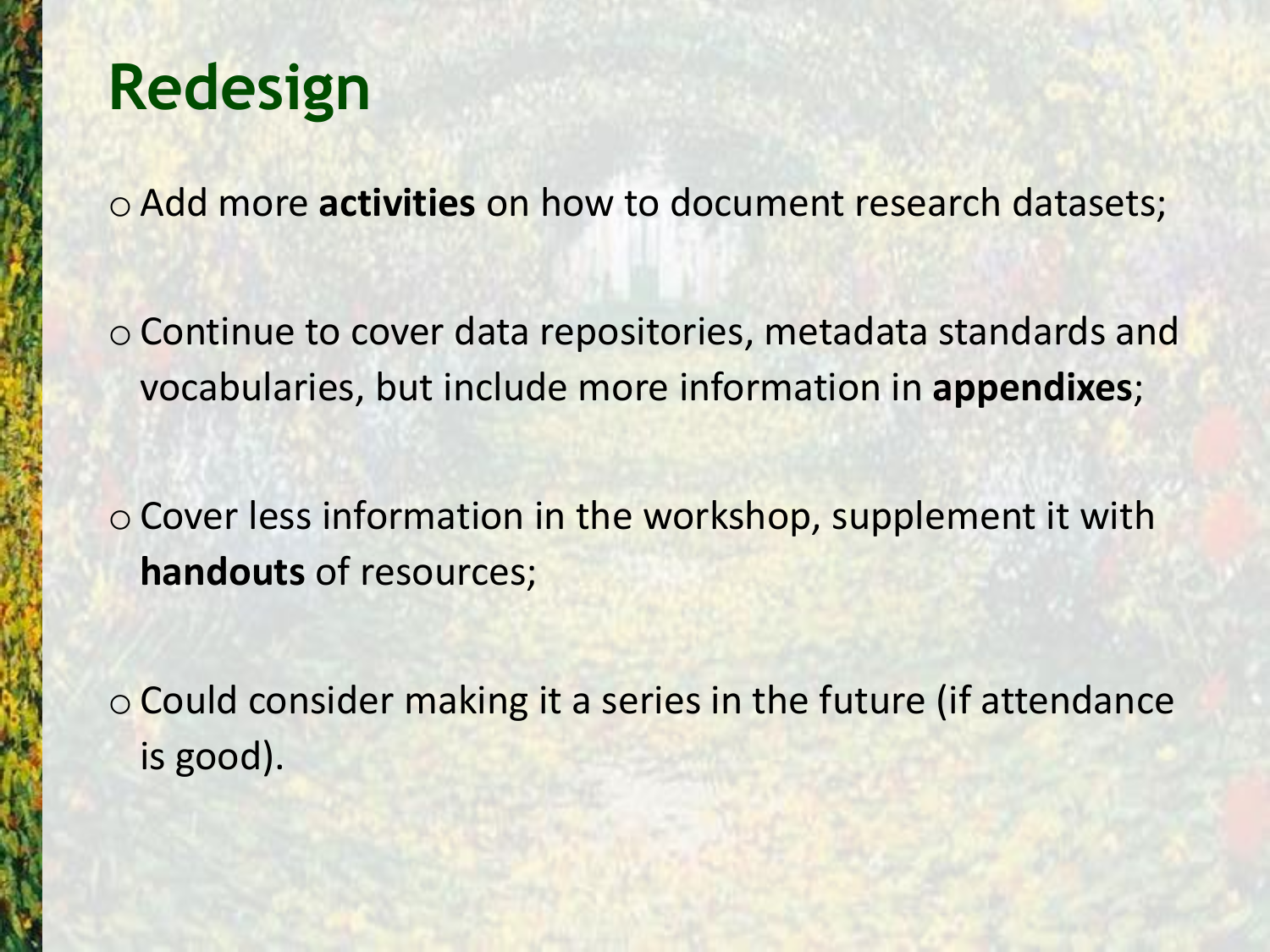### **Modules**

#### **Part I: The Data Basics**

o**Understanding Data, Research Data and Datasets** o**Why data documentation** (Q) o**Data documentation & Metadata**

**Part II: Data Documentation**  o**Practices & Recommendations**  (Q, E, D) o**Data Documentation: Studylevel** (E, Ex, D) o**Data Documentation: Datalevel** (Quantitative/ Qualitative data; SPSS/ NVivo) (E, Ex, D)

Q: w/ question. E: w/ examples. Ex: w/ exercise. D: w/ discussion.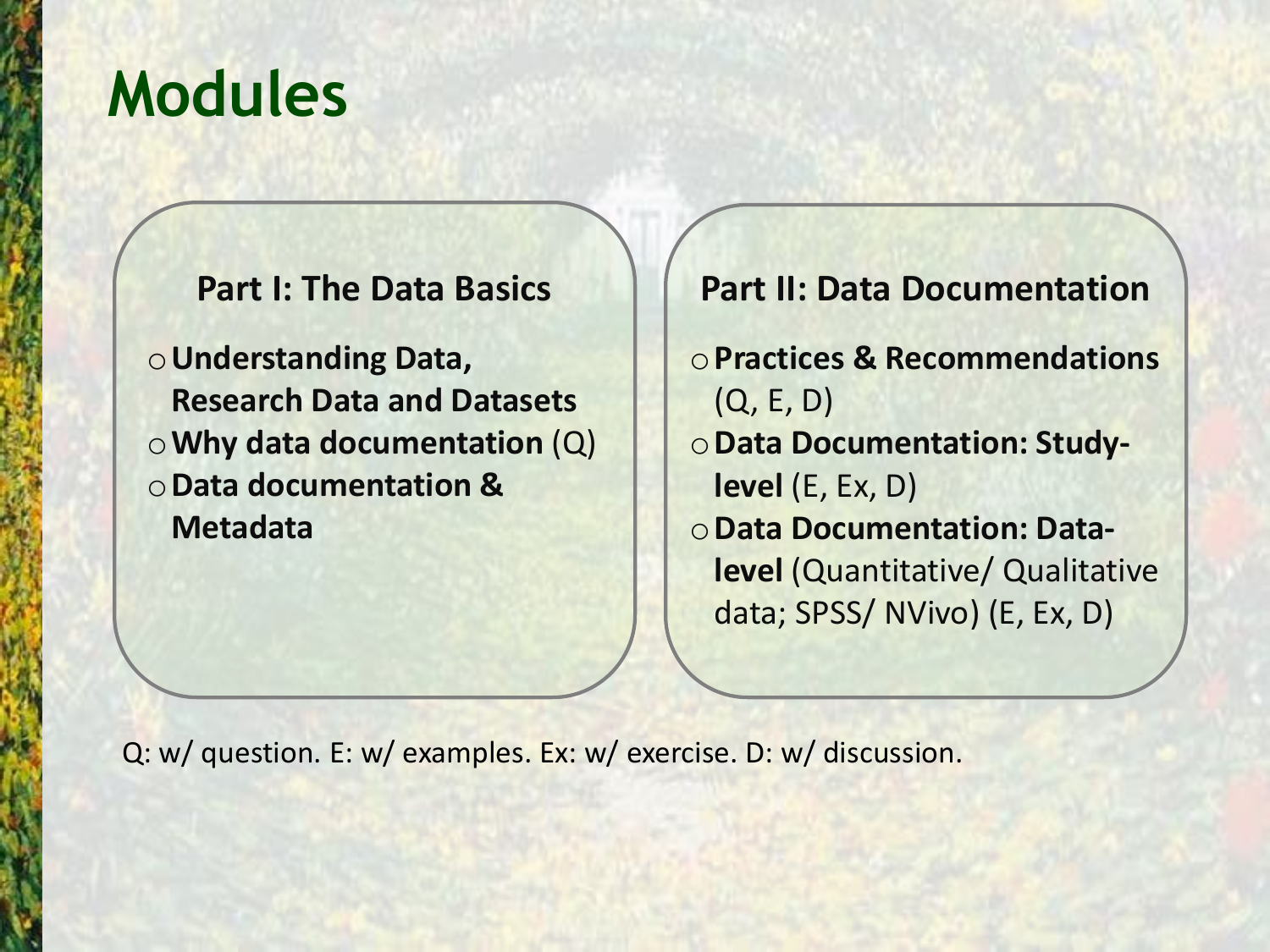### **Modules**

#### **Part III: Dataset Metadata**

o**Dataset Metadata** (Q, E) o Dataset Metadata ABC o Metadata Standards o Vocabularies and Thesauri o Disciplinary Metadata & Data Repositories o**Curation Tools for Datasets**  (E, D)

**Part IV: Dataset/Metadata Service**

o**Dataset and Metadata Service at UCF Libraries** (D) o**Library & Campus Resources**

o**Appendixes**

Q: w/ question. E: w/ examples. Ex: w/ exercise. D: w/ discussion.

Deng, S. Introduction to Data Documentation: [https://www.academia.edu/39625696/Introduction\\_to\\_Data\\_Documentation](https://www.academia.edu/39625696/Introduction_to_Data_Documentation)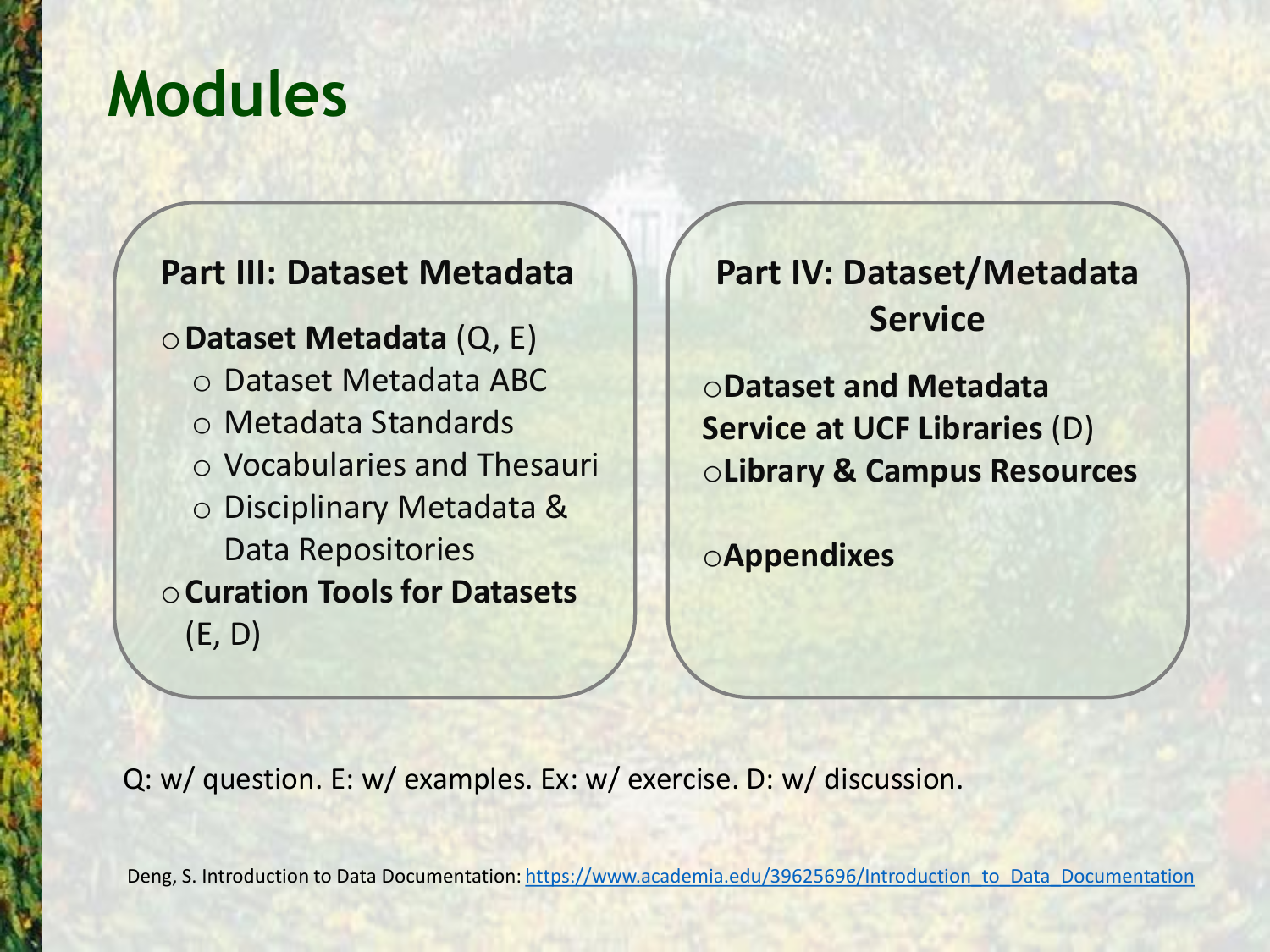### **Exercises & Activities**

#### **Questions & Discussions:**

- **Current Data Documentation Practices**
- **Tools used**
- **Lab Notebooks used**
- **Standards/Guidelines used**

#### **Exercises:**

- **Case Analysis for Data Documentation**
- **Project/Study Level Metadata Choices**
- **Data Level Metadata Exercises** (e.g., Variable Naming, Label, Value)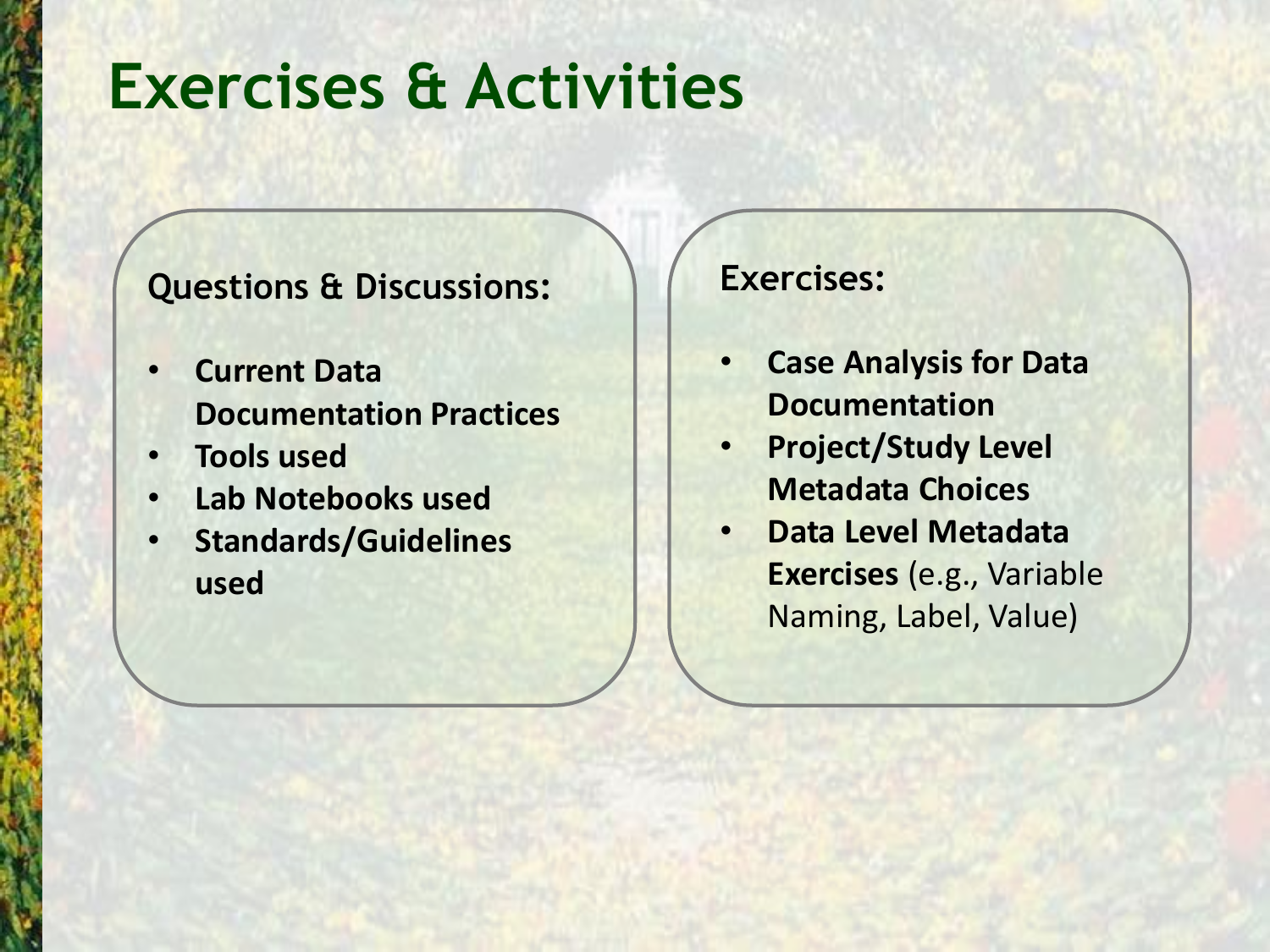### **Final Thoughts**

- o The Data Documentation Workshop at UCF, as part of the Metadata and Dataset Metadata Services embedded into its Research Lifecycle, contributes to the overall goal of serving its graduate students and researchers better;
- o The researcher's view and the librarian or curator's view on data documentation differ in some ways which will affect how the workshop can be designed and delivered;
- o The workshop can also provide information on other research data related services (such as institutional repository, research data management, scholarly communication, research services);
- o Librarians need to be aware of developments in data related practices and services and learn new resources, knowledge and skills to meet the needs of our users.